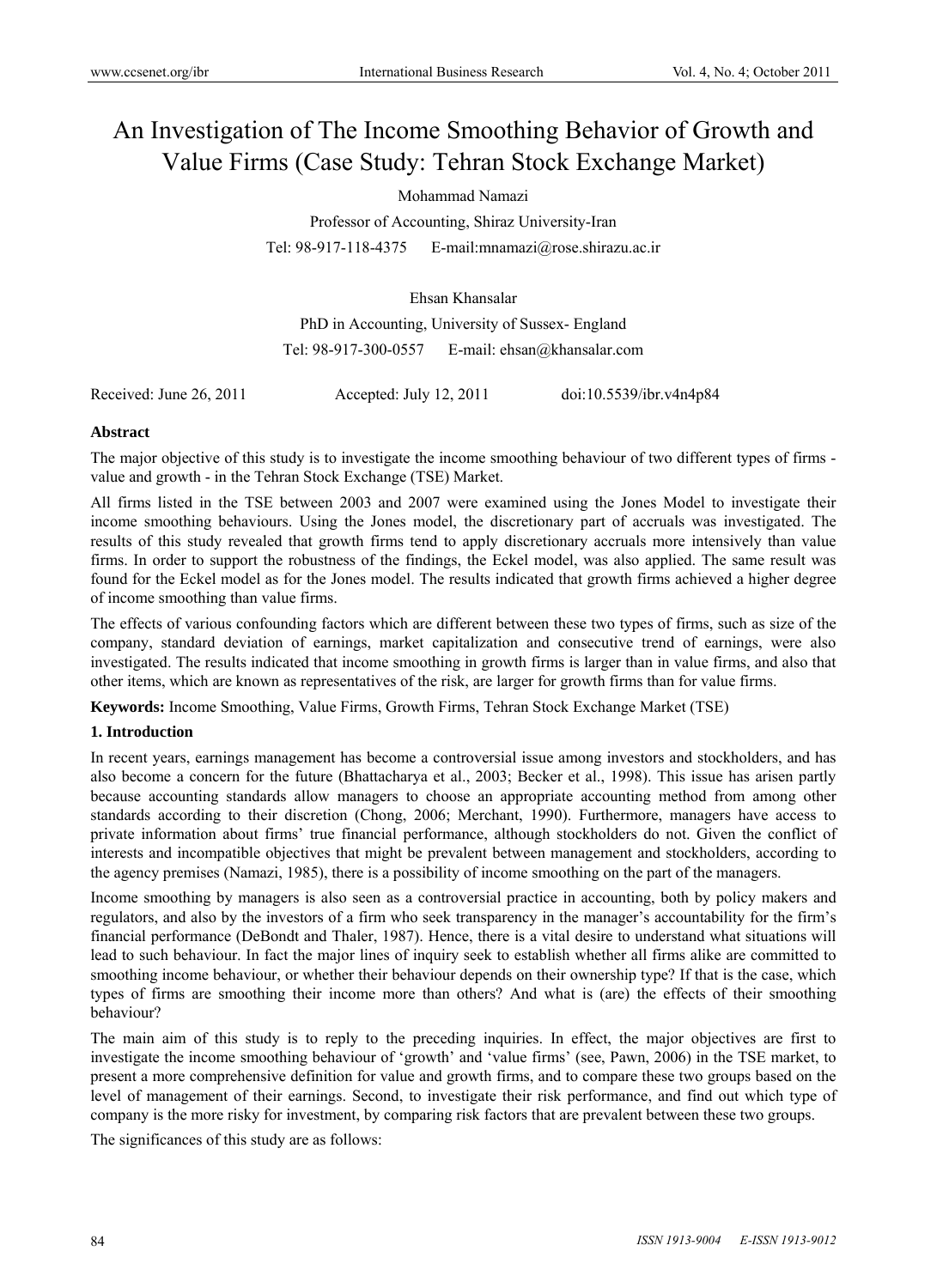1) It provides concise empirical evidence concerning the income smoothing behaviour of the firms. Thus, it offers valid research which is suitable not only for the TSE market, but also could be utilised for comparison of the results of other stock markets.

2) For the first time in Iran, it exhibits differences between the TSE 'value' and 'growth firms' with regard to income smoothing effects. This would also contribute to the extension of frontiers of knowledge at the international level.

3) It clearly demonstrates the confounding factors that are responsible for the risk determination of 'value' and 'growth firms'. This endeavour would also contribute to the extension of relevant knowledge in this growing field of accounting.

The remainder of this paper is organized as follows. Section 2 presents the theoretical structure and literature review. Section 3 contains the research design. Section 4 responds to the question, 'why should growth firms undertake more intensive smoothing?' Section 5 presents other factors of income smoothing and section 6 shows the results. Finally, section 7 presents the discussions and conclusions.

## **2. Theoretical structure and literature review**

The theoretical framework of this study is based upon 'income smoothing' literature (Merchant, 1990; Pawn, 2006).

Chong (2006) suggests three main reasons why managers choose to smooth their earnings: first, to reach the benchmark level that has been established in the stock market, usually by analysts' forecasts. Second, to meet their own performance target, and third to avoid violations of debt contracts. However, a contemporary inquiry asks whether income smoothing behaviour is conducted by all firms?

In the financial literature (Fama et al., 1992; Little, 2006), firms are divided into two types: it is usual to define firms with high earnings yield or low market to book value as 'value firms', and those with low yield and high market to book value as 'growth firms'. Hejazi (2008) suggests the following investment approach for these firms:

- 1. Investment in growth model
- 2. Investment in value model

In the growth model, the growth stock is introduced and the large magnitude of earnings is allocated to investors and stockholders by investing in this sort of stock in the long- , but not in the short term. Therefore, investing in these stocks means having an appropriate rate of growth in the future, and stockholders should not expect a large amount of earnings in the short-term. Therefore, young, recently established firms are likely to consist of growth stock rather than any other type, because of their plans for research and future extension; hence stockholders can expect an appropriate rate of growth for these kinds of firms in the future, but not in the short-term. Another point about these stocks is the executive policy regarding the dividends. Executives of these firms do not tend to pay cash dividends, because they would like to retain their cash and reinvest it somewhere else. Finally, earnings from increases in the prices for the investors who invest in these stocks, would be greater than those from EPS.

In the value model, investors do not pay attention to the high future growth rates . The only matter that is important to investors is the firm's current value. Therefore, they attempt to purchase stock with a lower price than its intrinsic value, so investing in this model is more insured than investing in the growth model.

The distinction between growth and value firms has also been described by some accounting scholars and institutions. Basu (1999) documents that firms with a lower P/E ratio tend to have larger returns than firms with a higher P/E ratio, and stock with a low P/E is described as 'value stock' and stock with a higher P/E ratio as 'growth stock'.

As mentioned earlier, a firm with a high earning yield or a low market to book value has been identified as a value firm, and for growth firms the direction is vice versa. Value stocks are considered to be more profitable than growth stocks, and this appears to be the case not only in the US (Fama and French, 1992), but also in foreign markets. There is a significant body of evidence that value firms consistently provide greater returns, whether this is measured on a monthly basis (Chan et al., 1991) or annually (Lakonishok et al., 1994), and after controlling for Price to Earnings (P/E), Book to Market (B/M), and cash flow multipliers.

Investment managers classify firms with high Earnings to Price (E/P), Book-to-Market equity (B/M) or Cash Flows to Price (C/P) as value stocks. They maintain that high E/P, B/M, or C/P stocks have higher average returns than low E/P, B/M, or C/P stocks. Little (2006) describes the various characteristics of growth stocks as follows:

- A high magnitude of growth either historically or forecast.
- A high magnitude of ROE (Return on Equity).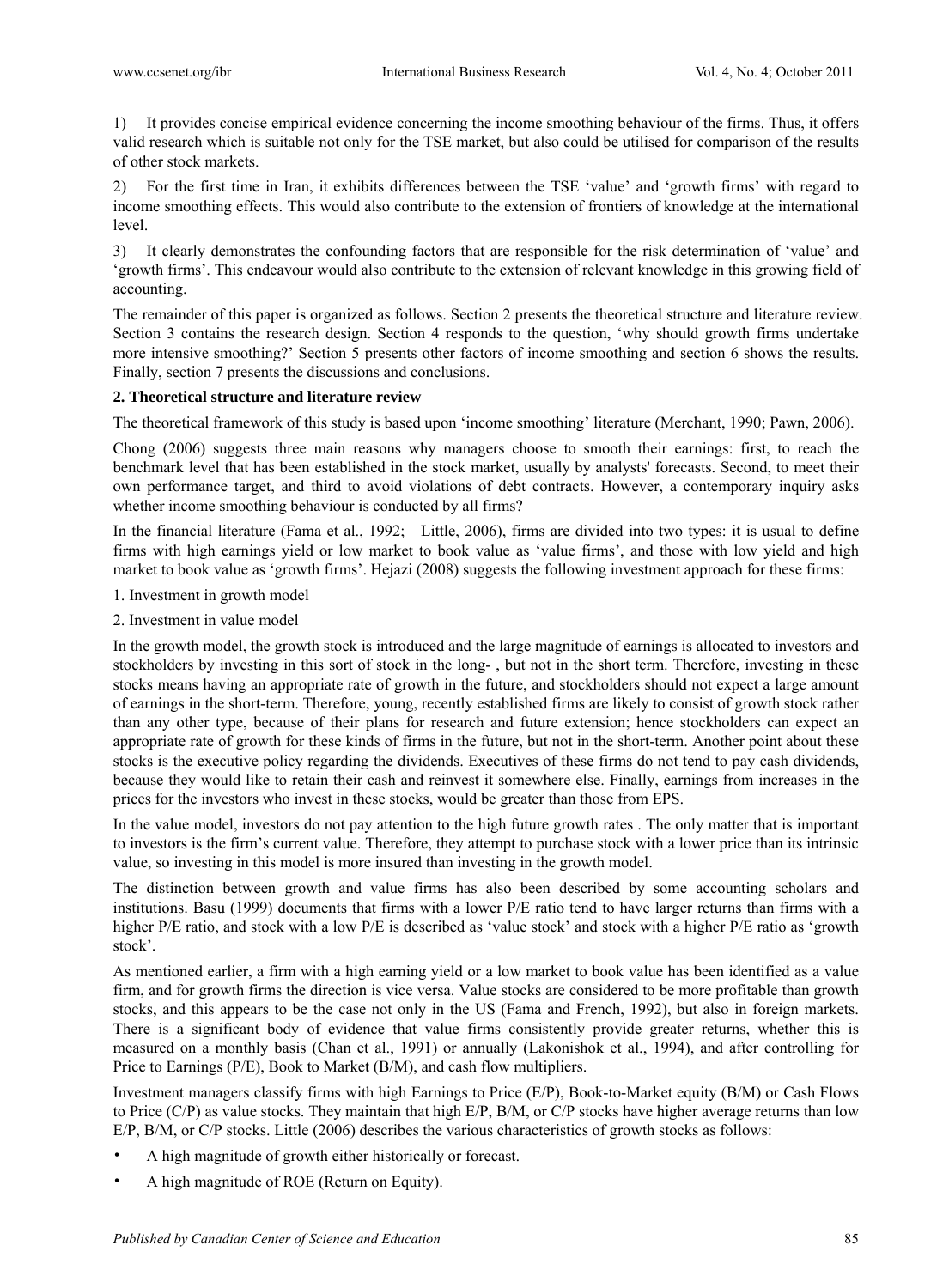- The situation of EPS (Earnings per Share) in order to investigate that profit margin of pretax income should not be exceeding than five years mean and industry norm.
- Stock price needs to have at least doubled in the last five years.

He also describes the characteristics of value stocks as below:

• P/E ratio for such firms has to be at the very end of the 10% of all P/E ratios' table.

• PEG (Price Earning to Growth ratio) has to be less than 1, which shows the price of the stock has been valued at less than the intrinsic value.

- Current assets have to be two times more than current liabilities.
- A small part of the equity would be allocated to liability.

Fama et al. (1992) suggest that identifying growth and value stocks is made easier by applying certain financial ratios. In this respect, some factors for counting value stocks are as below:

- P/E ratio is lower for value stocks
- D/P (Dividend to Price) is higher for value stocks
- S/P (Sale to Price) is higher for value stocks
- CF/P (Cash flow operating to Price) is higher for value stocks
- B/P (Book value of assets to Price) is higher for value stocks
- D/E (Debt to Equity) is lower for value stocks
- Beta is lower for value stocks

Although all of these ratios are important for identifying stock, the B/P ratio is particularly useful for investors and analysts when identifying its value.

To identify the nature of stock as either value or growth, an index is required to capture several factors; Standard and Poors (S&P), for example, on their website, list the following factors for identifying 'value stocks'.

- Dividend Yield
- Sales-to-Price (S/P)
- Cash flow-to-Price (C/P)
- Book-to-Price (B/P)

For growth stocks, S&P applies the following three items:

- 5 year EPS growth rate
- 5 year sales-per-share growth rate
- 5 year internal growth rate

The procedure for distinguishing between value and growth firms is as follows. First, a raw value, which is the arithmetic mean for each company, is calculated. Then they are standardized by dividing the difference between each stock's raw score and the mean of all the set by the standard deviation of all the set.

A growth score for each company is calculated as the mean of the standardized values of all growth factors. Similarly, the value score for each firm is calculated as the average of the standardized values of all value items.

Then scores are sorted based on their magnitude. The stocks at the top of the list with a high growth or low value score are known as 'growth stock'. They are the upper 33% of the list.

The stocks at the bottom of the list exhibit a high value score or low growth score. Therefore, the bottom 33% of the list is known as 'value stocks'. The stocks in the middle of the list are neither growth stocks nor value stocks. This distinction is illustrated in table 1:

#### Please insert table 1 here

For distinction between value firms and growth firms, another method has been introduced by Madhogarhia et al. (2009). This method computes stocks' geometric mean of the variables which are demonstrated in table 2.

#### Please insert table 2 here

In a recent analysis of income smoothing, Madhogarhia et al. (2009) utilized a sample of US firms from 1997 to 2001 and divided them into two separate groups: value firms and growth firms. Their results indicated that growth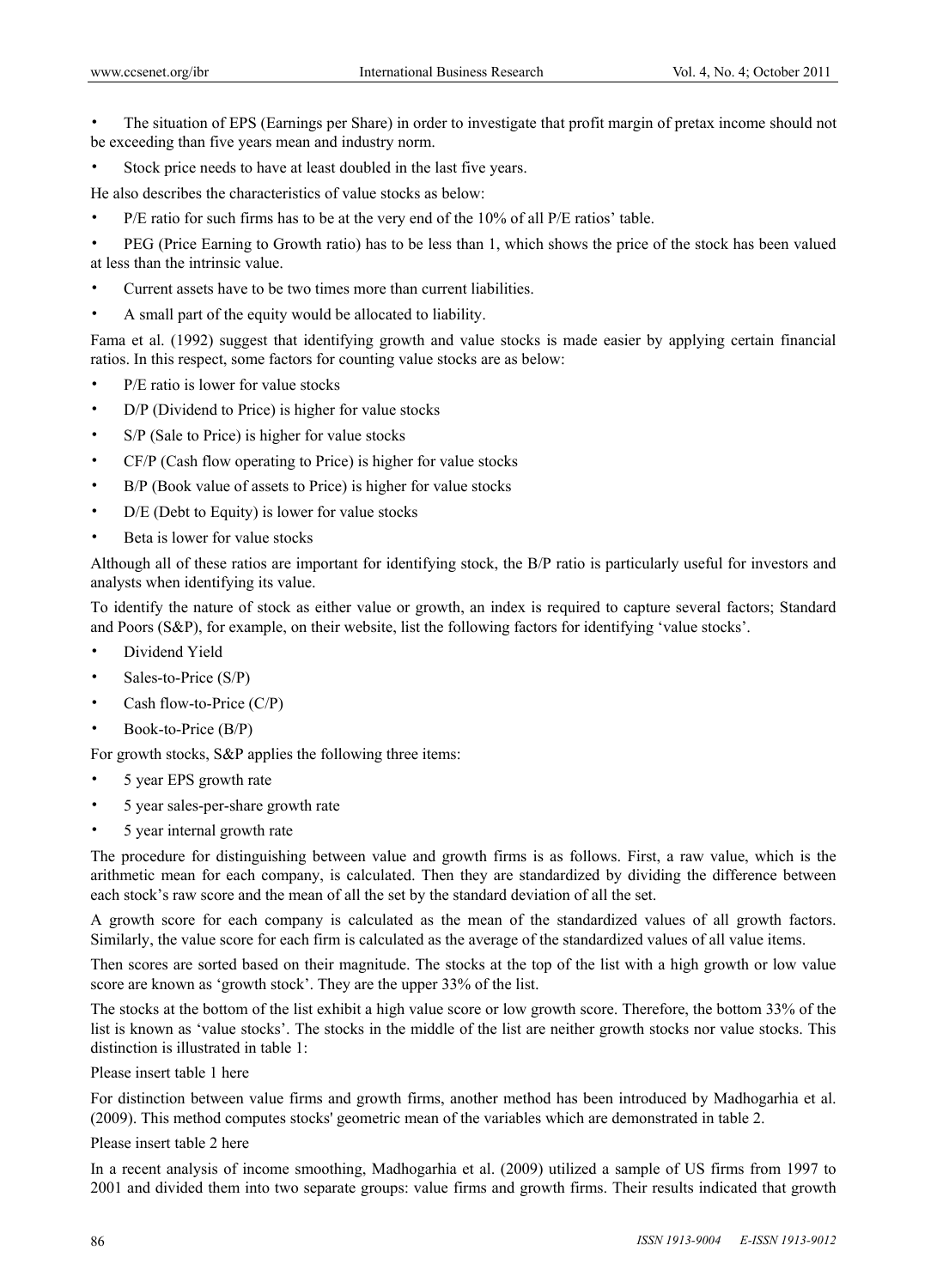firms tended to manage their earnings more aggressively than value firms, both upwards and downwards. Information asymmetry was considered to be a relevant factor, and was much higher for growth firms than value firms.

Using this geometric index, the upper 30% of the ordered sample were categorized as 'growth firms' and the bottom 30% as 'value firms'. Due to the comprehensive nature, relevance and novelty of this approach, in this study we will apply this method as an indicator to identify 'growth' firms and 'value' firms.

# **3. Research design**

#### *3.1 Research questions and hypotheses*

The main objective of this study is to investigate income smoothing behaviour among both 'value firms' and 'growth firms' which are listed in the TSE. Hence, this is an applied research in which the research plan is based upon the one-shot ex-post design only (Smith 2003).

In the present study, the following three questions are raised:

• Do TSE growth firms smooth their income more intensively than value firms?

Is the characterization of income smoothing behaviour among the TSE growth and value firms robust under different techniques, specifically when the Jones and Eckel models are compared?

Are TSE 'value firms' riskier than 'growth firms'?

In this study, we conjecture that growth firms have more incentive to smooth their earnings and this trend is conducted more aggressively than by value firms. Hence, this section looks for the reason why this trend should happen among growth firms.

Losses are known to affect stock prices more sharply in growth firms than value firms (DeBondt and Thaler, 1987). However, firms that report consecutive positive earnings (without reporting any loses in any year) suffer a large decline in their prices, if they report a loss for the first time during the period (DeAngelo, DeAngelo and Skinner, 1996). In this situation, as Derman and Berry (1995) indicate, analysts' overreaction to the recent actions and subsequent loses in earnings per share would affect the stock prices of growth firms more sharply than those of value firms.

These kinds of reactions appear to cause managers of growth firms to smooth their income more intensively than value firms in order to eliminate any large disappointment in earnings.

Hence, based on the preceding explanation and questions, the research hypotheses are stated as follows:

1. Growth firms tend to smooth their income more aggressively than do value firms.

2. The behaviour of value and growth firms with regard to income smoothing does not change regardless of whether the Jones model (1991) or the Eckel model (1981) is applied.

3. Value firms are riskier than growth firms.

#### *3.2 Population of the study*

The population of this study was all firms listed on the TSE. The Tehran Stock Exchange (TSE), which reopened in April 1968, is Iran's largest stock exchange. It is a member of the World Federation of Exchanges and a founding member of the Federation of Euro-Asian Stock Exchanges.It has been one of the world's best performing stock exchanges in recent years. Moreover it has been categorized as an emerging or "frontier" market. The number of firms listed on the TSE has also been increasing during the past 5 years, and reached about 445 in 2010.

In this study, the existing qualified firms for every single year between 2003 and 2007 were selected from all TSE firms, and no sampling method was applied. The number of firms in each year for the period of the study was different, but totalled 445 in 2010. Required data was gathered for these selected firms from the Tadbir Pardaz database.

#### *3.3 Models of income smoothing detection*

For statistical analysis, different techniques were applied. Since one of the aims of this study was to introduce value and growth firms' characteristics to investors, first a single geometric mean for all of the indicators (for example, M/B and P/E, for each firm, as shown in table 2) was extracted and then these figures were compared to others in order to identify which were value and which were growth firms.

After categorizing firms into two different groups, the two-sample mean-comparison test (T-test), as a statistical tool, was applied to compare designated characteristics of some variables among these two groups. Following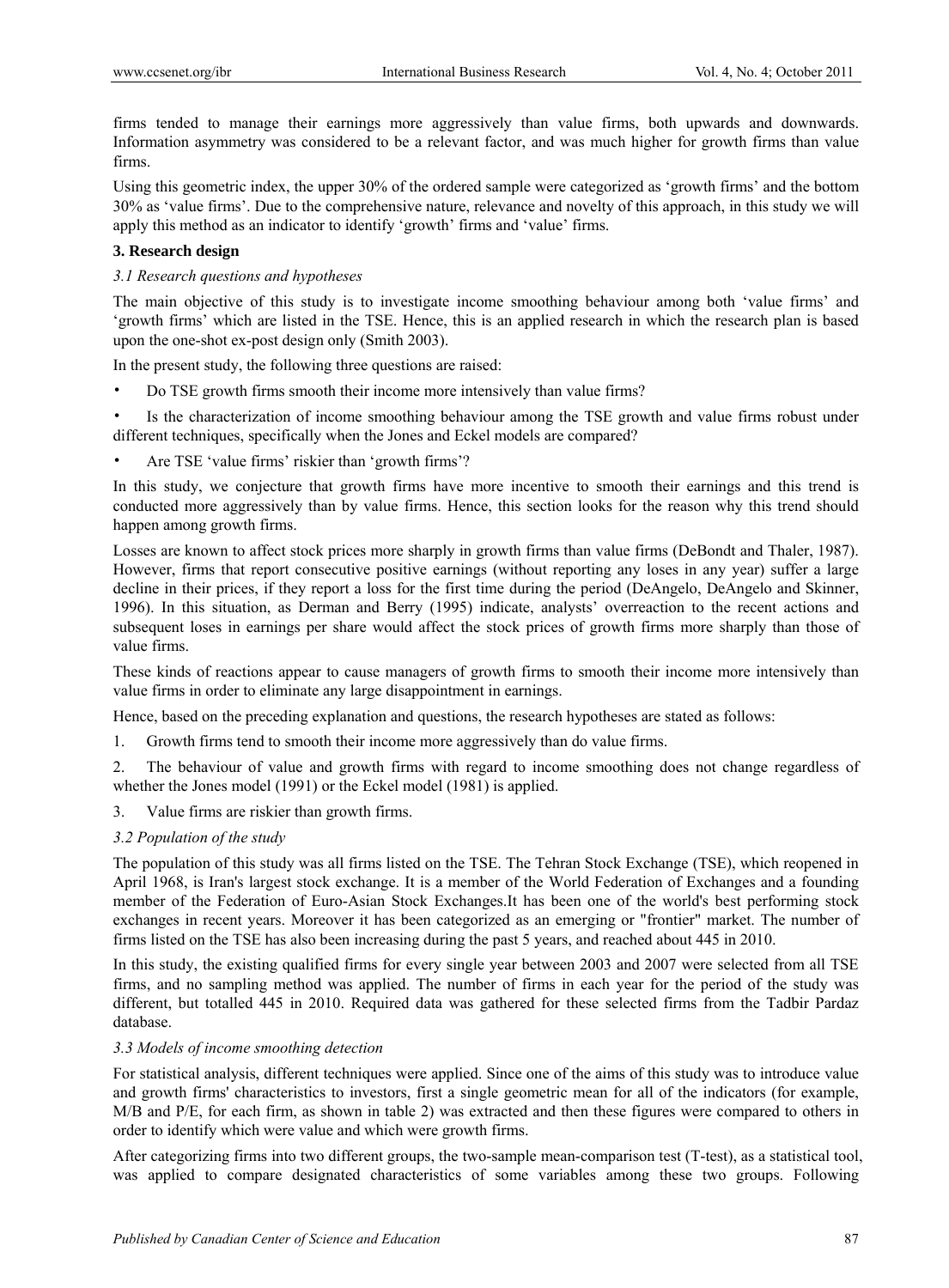Madhogarhia et al. (2009), the T test was executed to compare the means of the growth firms and value firms. We will explain more about this later. In the next step, linear regression was used to identify variables' coefficients and variables' validity (at a significance level of 5%) with respect to income smoothing action.

#### 3.3.1 The Jones model

For this study, we first utilized the Jones Model (1991) to identify a firm as a smoother or non-smoother, where income smoothing is attributable directly to the discretion exercised in accruals (Madhogarhia et al., 2009, p.19).

The total accrual may thus be divided into two components: discretionary (unexpected) and nondiscretionary (expected), items. The nondiscretionary component is the level of accrual that would be expected for the activity of the firm; it is based on designated variables such as sales and level of investment in fixed assets.

The discretionary component of accruals reflects opportunities adopted by managers to smooth earnings and to signal private information. Indeed, as Healy (1985), Perry and Williams (1994), Defond and Jiambalvo (1994) and Shivakumar (2000), among others, note accounting standards are not entirely prescriptive and their flexibility can permit managers a degree of discretion in selecting different approaches to measurement; hence earnings management should be viewed as an ordinary action among firms.

The Jones model defines the expected Total Accrual as follows (Madhogarhia et al., 2009; p.9)

$$
TACC_{jt} = \alpha + \beta_1 \Delta REV_{jt} + \beta_2 PPE_{jt} + \varepsilon_{jt}
$$
\n(1)

Where

 $TACC_{it}$  = Total Accrual for firm *j* in period *t*. It is equal to

{{(Current Assets - Cash) - (Current Liability)} – (Depreciation + Amortization expense)}

 $\Delta REV_i$  = difference in net revenue for firm *j* between period *t*-1 and period *t* 

 $PPE_{it}$  = gross property, plant and equipment for firm j in period t

 $\varepsilon_{it}$  = Residual terms

Consequently, the discretionary component of the accruals may be specified as follows:

$$
DAC_{ji} = TACC_{ji} - E[TACC_{ji}] \tag{2}
$$

where

 $DACC<sub>it</sub>$  = the discretionary accrual for the firm at time t.

 $E[TACC_{it}]$  = the predicted level of nondiscretionary accruals for the firm at time t.

To find the predicted level of the nondiscretionary accruals, the linear regression model presented in (1), should have been computed. Consequently, predicted values, after inputting the coefficient in that regression, were calculated.

#### 3.3.2 The Eckel model

As mentioned earlier, this study seeks to determine whether inferences regarding income smoothing differ significantly when based on the Jones model (1991) as opposed to the Eckel model (1981).For this reason, we applied the Eckle approach (1981), which relates the coefficient of variation in earnings to sales, as follows (Albrecht and Richardson, 1990,p. 717):

$$
|CV\Delta Earnings| / |CV\Delta Sales|
$$
 (3)

$$
Cv = \frac{\sigma}{\sigma} \tag{4}
$$

This ratio calculates the absolute value for the coefficient of variation (which is defined as the ratio of the standard deviation  $\sigma$  to the mean  $\mu$ ) of the earnings divided by the absolute value for the coefficient of variation of sales.

If the coefficient of variation of earnings is less than the coefficient of variation of sales, this suggests that firms are reporting a stream of earnings that is less volatile than would be expected given the behaviour of the gross revenues that give rise to those net earnings. In brief, if Eckel's index is less than 1, the firm is identified as a smoother, otherwise it is a non-smoother.

#### 3.3.3 Other factors of income smoothing

It is insufficient to merely compare income smoothing behaviour among both groups; therefore in the next step other significant factors for comparison were considered. Madhogarhia et al. (2009) have identified the following influencing factors which differentiate growth firms from value firms.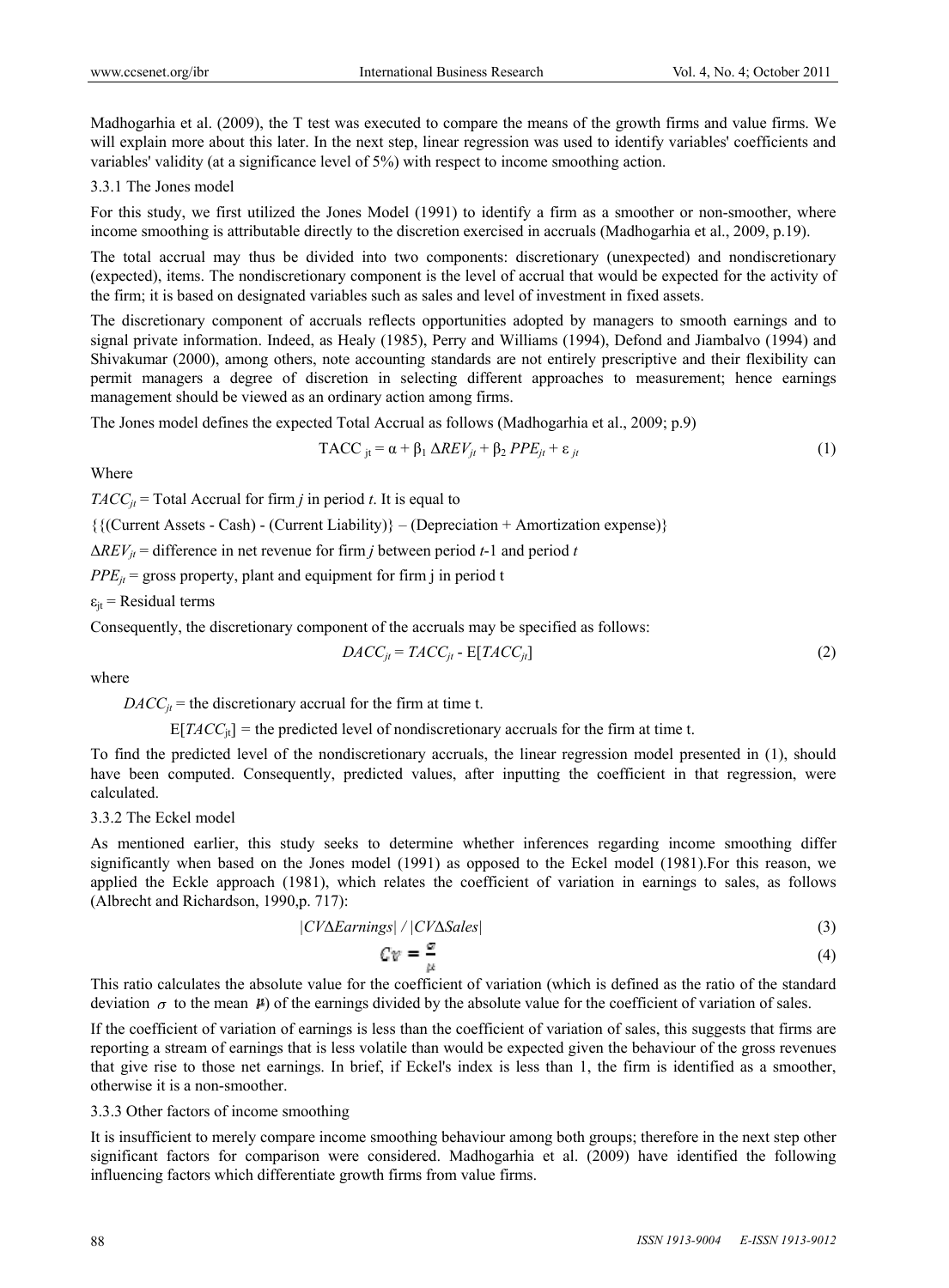#### Please insert table 3 here

Here, as in Jensen (1976), the size of firm is identified as a factor which affects the rate of return. Also it is indicated that political processes have implications which determine accounting choices. Moreover they mentioned that political cost increases with the size of firm and also with a firm's risk level. Thus, managers of larger or riskier firms may have a greater incentive to decrease political costs. Hence, as expected, value firms tend to be more risky than growth firms, and we predict a larger size for value firms.

The second influential factor identified by Madhogarhia et al. (2009) is the extent of the analyst coverage. They maintain that growth firms will suffer much more than value firms with regard to earnings disappointments and negative EPS in a firm'. Hence, there will be larger incentives for growth firms' than for value firms' managers to apply income smoothing actions. Madhogarhia et al. (2009) also looked at institutional ownership because it reduces a mananger's ability to make abnormal accruals (Mitra, 2002, p.65). They also considered managerial ownership in the belief that higher levels of managerial ownership would cause lower levels of abnormal accruals and might have a substantial effect on growth firms when associated with higher levels of accruals (Warfield et al*.* 1995, p.26). In addition, they utilized Debt to equity ratio (D/E ratio), because a firm chooses different accounting approaches more intensively when it is closer to the bending debt covenants.

 In addition, a capital structure comparison by applying the D/E ratio indicates that value firms apply more debts than growth firms. This indicates relying more on equity financing (Sweeney, 1994, p.289) Finally, in the work of Madhogarhia et al. (2009), the type of the industry has been introduced as a set of the categorical dummy variables based on the 2-digit SIC codes to in order differentiate the performance of the growth firms from the value firms. Ironically, we utilized the preceding factors in this study.

#### 3.3.4 Risk factors

Fama and French (1992) suggest that higher returns are associated with higher risk. Lakonishok, Shleifer, and Vishny (1994), however, indicate that increasing returns are related to both agency costs and investor's behaviour, andare not dependent only on risk. Hence in this study, a variety of different factors were considered as representatives for risk determination, including the number of unbroken strings of consecutive earnings increases (for example, Thomas et al., 2002), the standard deviation of earnings (for example, Devroye, 2000) and the market capitalization of the firm (Shubita et al., 2009).

#### **4. Research findings**

#### *4.1 Hypotheses results*

Table 4 shows descriptive statistics indicating the means of different factors for growth firms and value firms, and also the results for the hypotheses.

#### Please insert table 4 here

It is evident that growth firms demonstrate a significantly higher level of earnings management than value firms. As can also be clearly seen in table 4, in the case of the absolute value of discretionary accruals, *ABSDACC* for growth firms is approximately 4 times greater than that for value firms. Hence, the first hypothesis of the study is accepted and the difference between the means is significant (p=0.047). In addition, growth firms also exhibit a much higher incidence of income smoothing  $(62\%$  as compared to 8%). Thus, the second hypothesis is also accepted ( $p = 0.007$ ) because by changing the income smoothing detector from the one used in the Jones model to the one used in the Eckle model', the higher mean still dovetails with that of growth firms ( $p = 0.000$ ).

With regard to the size of firms, the results demonstrate that growth firms tend to be smaller than value firms ( $p =$ 0.049). Also it is found that growth firms on the Iranian stock exchange tend to be much smaller than value firms, and the market capitalization of equity and the standard deviation of earnings are also lower for growth firms than for value firms ( $p = 0.002$ ). Thus, value firms are riskier than growth firms, indicating that the third hypothesis can also be accepted.

#### *4.2 Regression analysis and its results*

In this part of the paper, some complementary cross-sectional analyses are presented in order to investigate the sensitivity of discretionary accruals with regard to different independent variables.

By computing the geometric means of the variables identified in table 1, we specified which firms were categorized as 'growth firms' and which were classified as 'value firms'. We then specified the result as 1 or 0 in the modeling of the discretionary accruals alongside other variables. The results are revealed in table 5.

Please insert table 5 here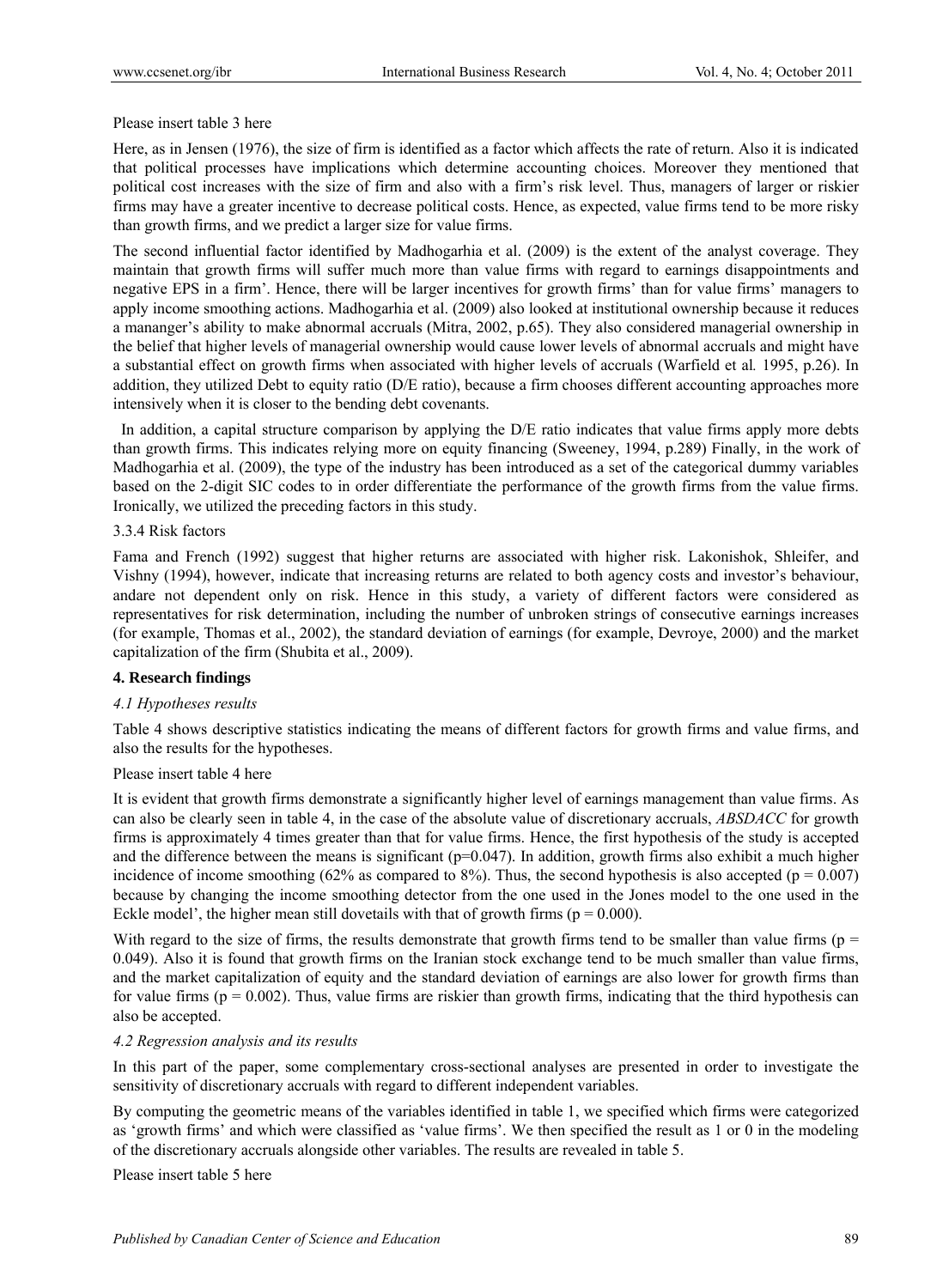Consequently, to compare some of the indicators, measures such as the number of unbroken strings of consecutive earnings increase, firm size, market capitalization (share price times the number of shares outstanding of a public company), and standard deviation of the earnings between the two types of firm, we applied T test technique (see, e.g. Madhogarhia et al., 2009) by exerting the SPSS software. The level of significance for the entire study was set at 5%.

In this study, the absolute value of the discretionary accruals was regressed on predictor variables using the following linear specification:

$$
ABSDACC = \beta 1 GROWTH + \beta 2IS + \beta 3CTE + \beta 4SIZE + \beta 5MC + \beta 6SDE + \epsilon
$$
 (5)

SPSS (version 15) was used to complete the linear regression. The results are shown in table 6.

#### Please insert table 6 here

Table 6 shows that, from 2005 onwards, there has been a significant relationship between income smoothing and accruals. The positive coefficient on income smoothing indicates that firms with a higher degree of income smoothing would have a greater tendency to exercise discretion in accrual accounting.

The consecutive trend in earnings illustrated a significant relationship with accruals in some years, and the positive coefficient indicated that such firms posed a greater tendency to exert accruals. For all the years except 2005, there was a significant relationship between discretionary accruals and the size of the firms, and the negative sign indicates that larger firms are associated with lower levels of discretionary accruals.

For representatives of risk, the result was almost the same. With respect to market capitalization for the whole period (except 2005 and 2007), the results are significant, and also for two out of three years, the coefficient is positive, hence it can be concluded that firms with a higher standard deviation of earnings or of higher risk, are associated with higher levels of discretionary accruals.

In the case of the standard deviation of earnings, the result is almost the same. For the whole period (except 2003 and 2006), the results demonstrate that there is a significant relationship between accruals and the standard deviation of earnings.

#### **5. Conclusions and discussion**

The main objective of this research was to investigate the income smoothing actions of firms in the TSE market, particularly among growth and value firms. The determination of risk performance among these two groups was another objective of the study.

It was found that 'growth firms' do apply accruals more intensively than 'value firms', which means that growth firms would utilize income smoothing more aggressively than value firms. These findings are consistent with the work of Madhogarhi et al. (2009).

The results also revealed that risk indicators for 'value firms' are larger than for 'growth firms'. Interestingly, this result for the TSE as an emerging market is the same as the result for other developing markets that have been previously studied (for example, Madhogarhia et al., 2009). Based on the Wikipedia dictionary, although between the years 2000 and 2003 there was no correlation between the TSE and other well known stock exchanges (such as those of New York and Tokyo) the TSE's performance between 2003 and 2007 moved a little closer to that of the leading markets.

In addition, changing the model used to measure income smoothing behaviour did not affect the results. That is, when analysed in terms of'both the Jones and Eckels' models, growth firms employed income smoothing behaviour more intensively than value firms. This may have happened because growth firms would attempt to apply income smoothing actions either by applying discretionary accruals or by applying nondiscretionary accruals. By considering only discretionary accruals, however, we merely investigated accounting exercises that happened based on the managers' discretion. But by considering the Eckel index, we had a deep look into the income statement to find out whether any smoothing process was happened in the firms either by applying discretionary accruals or by applying nondiscretionary accruals. The result indicated that growth firms' managers attempt to apply income smoothing actions either by withdrawing their discretion or exerting any true changes in the firms.

#### **6. Future suggestions**

This study suggests that investors should review a firm's financial situation before purchasing its stocks, to determine whether it is a 'value firm' or a 'growth firm'. As the results have revealed, buying stocks from a 'value firm' would be riskier than buying from a 'growth firm', although there is more expected profit in the short-term from value firms. Thus, investors must thoroughly consider the balance between a firm's potential risks and returns.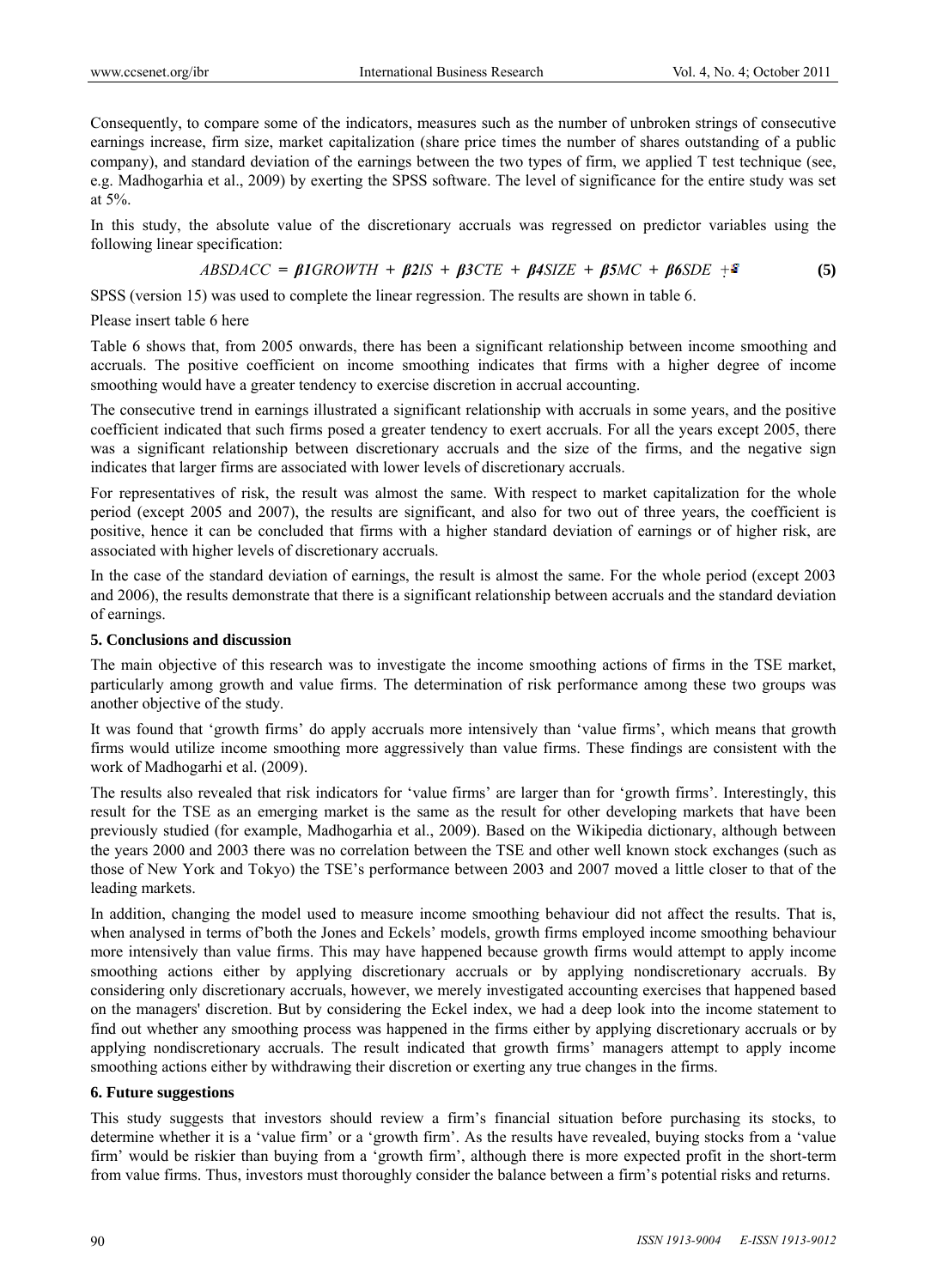This study also helps accounting regulators and the Iranian Bourse managers to establish contemporary rules with regard to TSE firm types. Introducing these terminologies and promulgations to investors and stockholders, would be useful to institutions, analysts and TSE individual stockholders. Finally, the findings will assist researchers to update the literature regarding types of firms and their performance, at both national and international levels.

Given the internal and external validity of this research, the implications and conclusions contribute to the progress of accounting and finance and could be extended to the international level and other stock markets.

This study also provides an incentive for future researchers to investigate the behaviour of different parts of accruals, whether working capital accruals, financing accruals, or non-current accruals such as the S&P method, or any other method which can compare the two groups of firms. Also, future researchers might apply other methods to identify growth and value firms. Finally, the approach adopted by this study could be applied to other stock markets. This would extend current knowledge concerning these growing and related controversial accounting issues.

#### **References**

Albrecht, W. D., & Richardson, F. M. (1990). Income Smoothing by Economy Sector. *Journal of Business Finance & Accounting, 17*, 713-730, doi:10.1111/j.1468-5957.1990.tb00569.x, http://dx.doi.org/10.1111/j.1468-5957.1990.tb00569.x

Basu, S. (1999). Discussion of International Differences in the Timeliness, Conservatism, and Classification of Earnings. *Journal of Accounting Research, 37*(3), 89-99, doi:10.2307/2491346, http://dx.doi.org/10.2307/2491346

Becker, C., M., & Subramanyan, K. R. (1998). The Effect of Audit Quality on Earnings Management. Contemporary Accounting Research 15, 1-24, doi:10.1111/j.1911-3846.1998.tb00547.x, http://dx.doi.org/10.1111/j.1911-3846.1998.tb00547.x

Bhattacharya, U., Daouk, H., & Welker., M. (2003). The World Pricing of Earnings Opacity. *The Accounting Review 83*, 641-678.

Chan, L., & J. Lakonishok. (2004). Value and Grow Investing: Review and Update. *Financial Analyst Journal, 60*, 71-86.

Chong, G. (2006). Is Income Smoothing Ethical? *Journal of Corporate Accounting & Finance*, 18(1), 41-44.

Eckel, N. (1981). The Income Smoothing Hypothesis Revisited. *Abacus, 17*(1), 28-40, doi:10.1111/j.1467-6281.1981.tb00099.x, http://dx.doi.org/10.1111/j.1467-6281.1981. tb00099.x

DeAngelo, H., DeAngelo, L., & Skinner, D. J. (1996). Reversal of Fortune: Dividend Policy and the Disappearance of Sustained Earnings Growth. *Journal of Financial Economics, 40*, 341-371.

DeBondt, W. F. M., & Thaler, R. H. (1987). Further Evidence on Investor Overreaction and StockMarket Seasonality. Journal of Finance, 42(3), 557-581.

DeFond, M., & Jiambalvo., J. (1994). Debt Covenant Violation and Manipulation of Accruals. *Journal of Accounting and Economics, 17*, 145-176, doi:10.1016/0165-4101(94)90008-6, http://dx.doi.org/10.1016/0165-4101(94)90008-6

Devroye, D., & Freeman., R. (2000). *Does Inequality in Skills Explain Inequality of Earnings Across Countries?* Paper presented at the Harvard U. mimeo.

Dreman, D. N., & M. A. Berry, M. (1995). Overreaction, Underreaction and the Low-P/E Effect. *Financial Analysts Journal, 51*(4), 21-30, doi:10.2469/faj.v51.n4.1917, http://dx.doi.org/10.2469/faj.v51.n4.1917

Fama, E. F., & French., K. R. (1992). The Cross-Section of Expected Stock Returns. *Journal of Finance, 47*, 427-465, doi:10.2307/2329112, http://dx.doi.org/10.2307/2329112

Healy, P. M. (1985). The Effect of Bonus Schemes on Accounting Decisions. *Journal of Accounting & Economics, 7*, 85-107, doi:10.1016/0165-4101(85)90029-1, http://dx.doi.org/10.1016/0165-4101(85)90029-1

Hejazi, R., & Fatemi, M. (2008). Value Stock and Growth Stock. *Journal of Hesabras, 42*, 54-61.

Jensen., M. C., & Meckling., W. (1976). Theory of the Firm: Managerial Behavior, Agency Costs and Capital Structure. *Journal of Financial Economics, 3*, 305-360.

Jones, J. J. (1991). Earnings Management during Import Relief Investigations. *Journal of Accounting Research, 29*, 193-228, doi:10.2307/2491047, http://dx.doi.org/10.2307/ 2491047

Lakonishok, S. V. (1994). Contrarian Investment Extrapolation and Risk. *Journal of Finance, 50*, 185-224, doi:10.2307/2329262, http://dx.doi.org/10.2307/2329262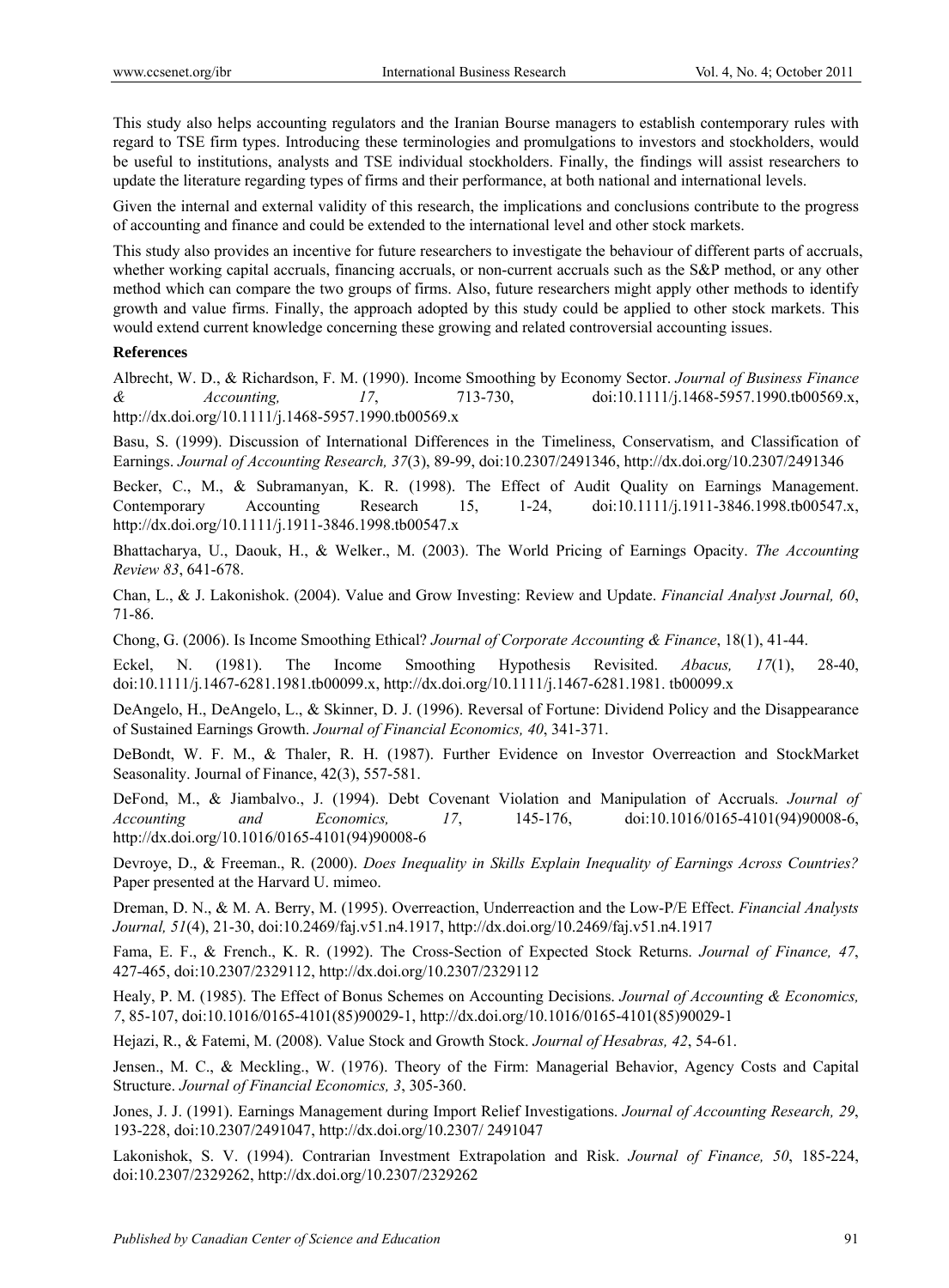Little, K. (2006). Growth, Value Stocks Defined*. Free Newsletter, a Part of the New York Times Company*.

Madhogarhia, P., & Kohers., S. N. (2009). Earnings Management Practices Among Growth and Value Firms. *Applied Financial Economics, 19*, 1767-1778.

Merchant, K. A. (1990). The Effects of Financial Controls on Data Manipulation and Management Myopia. *Accounting Organization and Society*, 15, 297-313, doi:10.1016/0361-3682(90)90021-L, http://dx.doi.org/10.1016/0361-3682(90)90021-L

Mitra, S. (2002). The Impact of Institutional Stock Ownership on a Firm's Earnings Management Practice: An Empirical Investigation. *Dissertation, Louisiana State University*.

Namazi, M. (1985). Theoretical Developments of Principal - Agent Employment Contract in Accounting: the State of the Art. *Journal of Accounting Literature*.(113-163).

Pawan, M., & Theodor., K. (2006). Earnings Smoothing Among Growth and Value Firms. Southern Finance Association meeting in Destin.

Perry, S. E., & Williams., T. H. (1994). Earnings Management Preceding Management Buyout Offers. *Journal of Accounting and Economics, 18*, 157-179, doi:10.1016/0165-4101(94)00362-9, http://dx.doi.org/10.1016/0165-4101(94)00362-9

Shivakumar, L. (2000). Do Firms Mislead Investors by Overstating Earnings before Seasoned Equity Offerings? *Journal of Accounting and Economics, 29*, 339-350, doi:10.1016/S0165-4101(00)00026-4, http://dx.doi.org/10.1016/S0165-4101(00)00026-4

Shubita, M. (2009). Discretionary Accruals, Market Capitalization, and Risk. *eurojournals, 5*, 1450-2889.

Smith, R., S. Lipin., & Maj., A. (1994). How General Electric damps fluctuations in its annual earnings. *Wall Street Journal, 3*.

Sweeney, A. P. (1994). Debt-Covenant Violations and Managers' Accounting Responses. *Journal of Accounting & Economics, 17*, 281-308, doi:10.1016/0165-4101(94)90030-2, http://dx.doi.org/10.1016/0165-4101(94)90030-2

Thomas, J. K., & Zhang., H. (2002). *Value-Relevant Properties of Smoothed Earnings*.

Warfield, T. D., J. J. Wild, & Wild., K. L. (1995). Managerial Ownership, Accounting Choices, and Informativeness of Earnings. *Journal of Accounting & Economics, 20*, 61-91, doi:10.1016/0165-4101(94)00393-J, http://dx.doi.org/10.1016/0165-4101(94)00393-J

Table 1. The distribution of growth stocks and value stocks

| Growth Stock                   |                    |
|--------------------------------|--------------------|
| (upper $33\%$ of index)        |                    |
| Stocks are not growth or value | Higher growth rank |
| (middle 34% of index)          | Lower value rank   |
| Value Stocks                   |                    |
| (lower 33% of index)           | Higher value rank  |

*Source: Standard and Poors* 

Lower growth rank

Table 2. Different variables applied for identifying the "Value firms" and "Growth firms". (Madhogarhia et al., 2009)

| M/B          |  |
|--------------|--|
| P/E          |  |
| P/CF         |  |
| EPS growth   |  |
| Sales growth |  |

*Source: (Madhogaria et al.2008, P 12)*